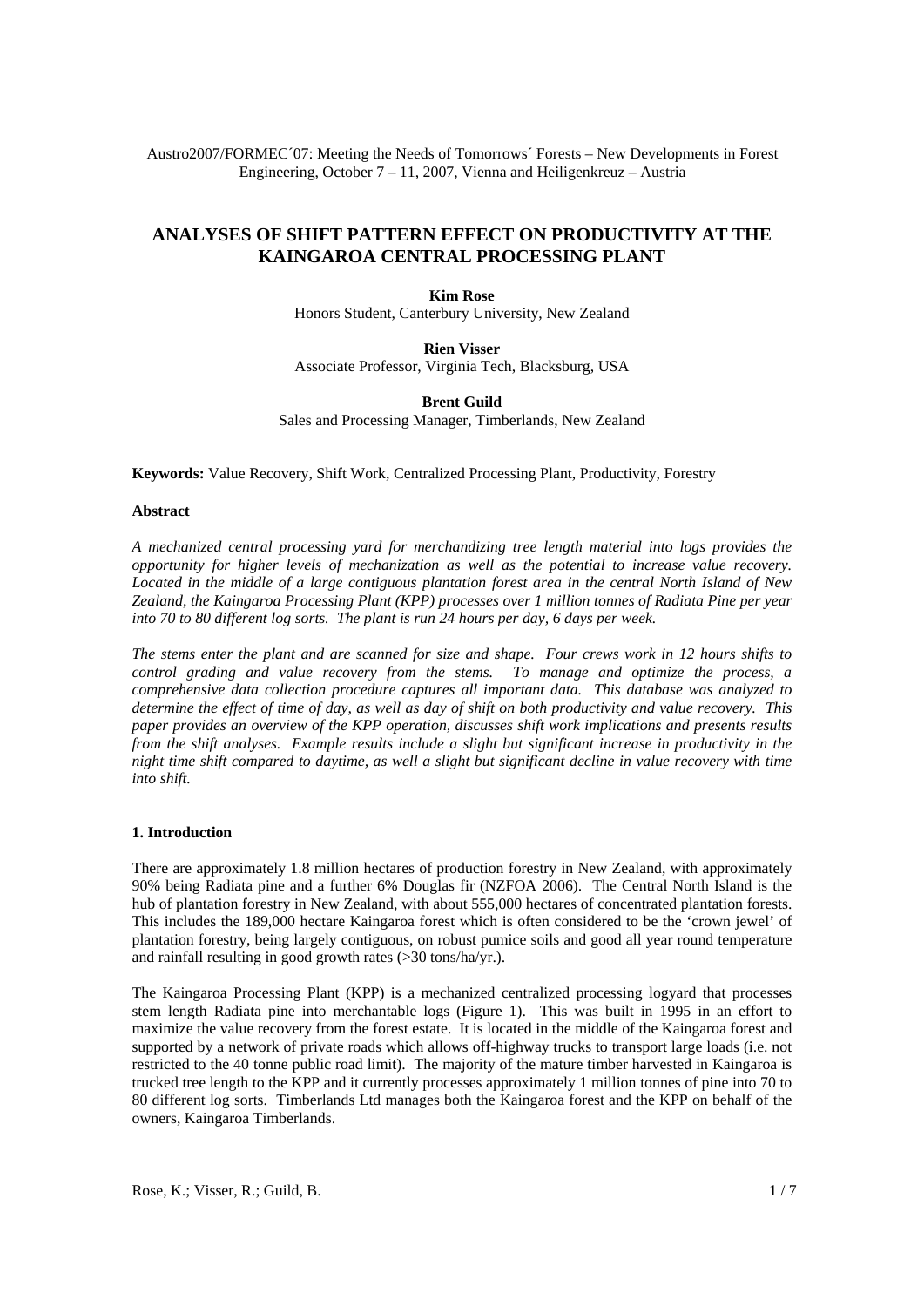

**Figure 1: Photo showing the 'output' end of the KPP with a large number of log sorts.** 

The concept of using centralized processing yards is to maximize the value recovery efficiency by concentrating the bucking process in one location, as opposed to attempting to at each harvesting site. It allows for greater integration of computerized technology, and a concentration of grading expertise. Bucking the stem into logs is where the greatest value can be lost (Murphy 2003; Haynes and Visser 2004). For the operator, the major advantage of such a processing yard is that they are not subjected to the varying environmental conditions of a harvest landing that can dramatically affect both production and quality (Berglund and Sondell 1985).

From an economic point of view, the benefits of operating a centralized processing yard must overcome the additional costs associated with double handling (cartage of stems into the plant plus the additional cartage of finished product to customer) as well as the capital investment cost associated with the yard (Sunderman 2003). One focus is therefore on achieving a high level of operational efficiency; at the KPP the plant environment is also particularly harsh on equipment and therefore downtime can become a major issue. However, the main emphasis is on the quality of value recovery at the KPP.

Value recovery is the process whereby stems are cut into logs according to predetermined specifications with the objective of obtaining the highest possible value (Conradie 2004; Geert and Twaddle 1984). The plant uses scanning and optimization technology to determine the optimum bucking strategy for each individual stem, with the optimizers taking into account both the most valuable way to cut the stem and the customer orders that require filling. The grading operator has a large role to play as they are assessing and entering stem defects information, while attempting to maintain high levels of production. Although the plant is highly mechanized, the operators ultimately determine production output and quality.

## **2. Shift Work at KPP**

Currently the plant operates 24 hours a day, 6 days a week. There are four crews of five operators who work four days on / four days off constructed of two days shifts followed by two nights. Each shift is 12 hours and dissected into three distinct periods by two scheduled 30 minute stoppages or 'smoko'. Each crew has five operators who rotate across the tasks associated with the debarker, grading booth, cut-off saws, and chipper booths. This helps to reduce monotony, fatigue, and potentially benefit the health of the operators by reducing the risk of occupational overuse syndrome (Gellerstedt 1997). Potentially, the operators could be assigned to a specific booth to become a machine specialist. For this work routine, the operators at the KPP are generalists not specialists.

The process of cross-cuttings stems into logs requires constant attention and intense mental effort (Stone 1987). Examples of key elements to visually recognize are knot size, draw wood, rot and the ability to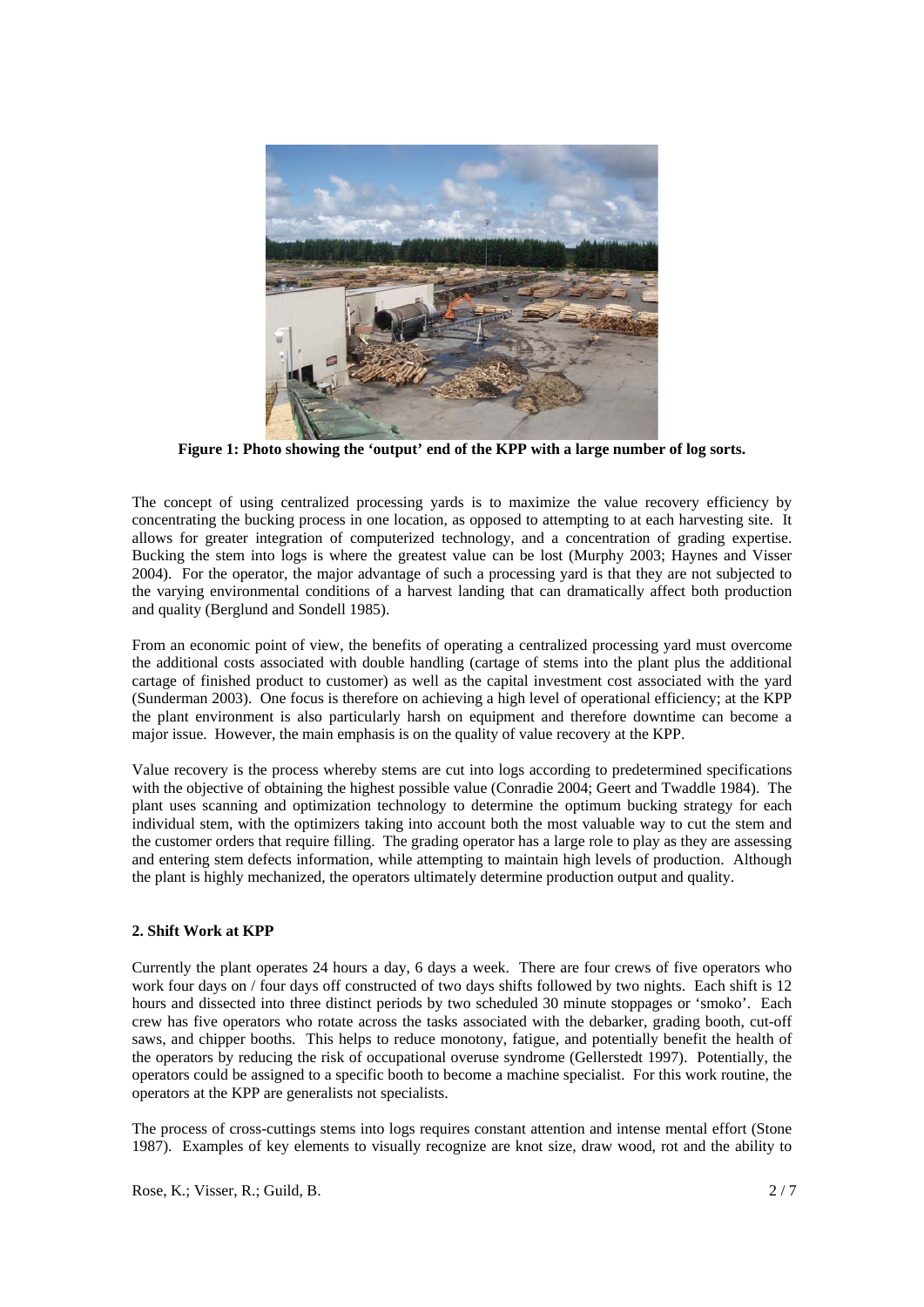detect these types of elements is crucial to controlling quality. In the case of the KPP, this is the job of the grading operator (Figure 2). Extended shift schedules, such as that implemented at the KPP, have been linked with operator mental fatigue, the consequence of such is a loss in concentration and a decline in value recovery (Kirk 1998; Nicholls et al 2004; Celone 2007).



**Figure 2: Grading operator booth at the KPP.** 

Operator experience is an important factor to consider as each of the operating booths requires a different level of experience. Generally, the grading booth is the constraining part ('bottle-neck') on the plant as the grading for defects can be the slowest part of the operation. The most experience operator is therefore often in the grading booth. However, the debarker is at the head of the production line and hence it is important to ensure that the debarker operator provides a constant resource onto the production line at an acceptable pace that does not constrain the production line. Each crew also has a team leader who is responsible for overseeing the crew operations and training operators. There is a natural tension between allocating individuals to specialist roles within the plant versus a 'bench strengthening' approach which ensures a stronger team over the longer term.

Shift design and scheduling can potentially affect performance. Studies, such as that by Kirk (1998), have shown that extended shift schedules can lead to operator fatigue and a decrease in production. As a consequence of increasing mental fatigue and discomfort, the operators may compensate by doing one of the two following things (Kirk, 1998):

- If job is production based, then less effort will be spent on quality aspects in order to maintain production levels.
- If quality is the major consideration, increased mental fatigue means the operator must focus harder to achieve the same task. Therefore to perform the same task, more time is required and production is decreased.

These two consequences highlight the need to ensure proper shift design. Often the selection of shift architecture or 'work schedules' is subjective due to the lack of information on the complex interactions between productivity, shift length, and worker physical and mental abilities (Golsse 1991; Gellerstedt 1997). Kirk (1998) states that continual use of poorly designed extended shifts have been clearly linked to an increased level on mental fatigue, physical discomfort, and injury. This results in poor operator performance and lower value recovery.

This study uses the available production and value recovery data from the KPP to assess the impact the current shift pattern has on both the productivity and value at the KPP. Identifying periods of low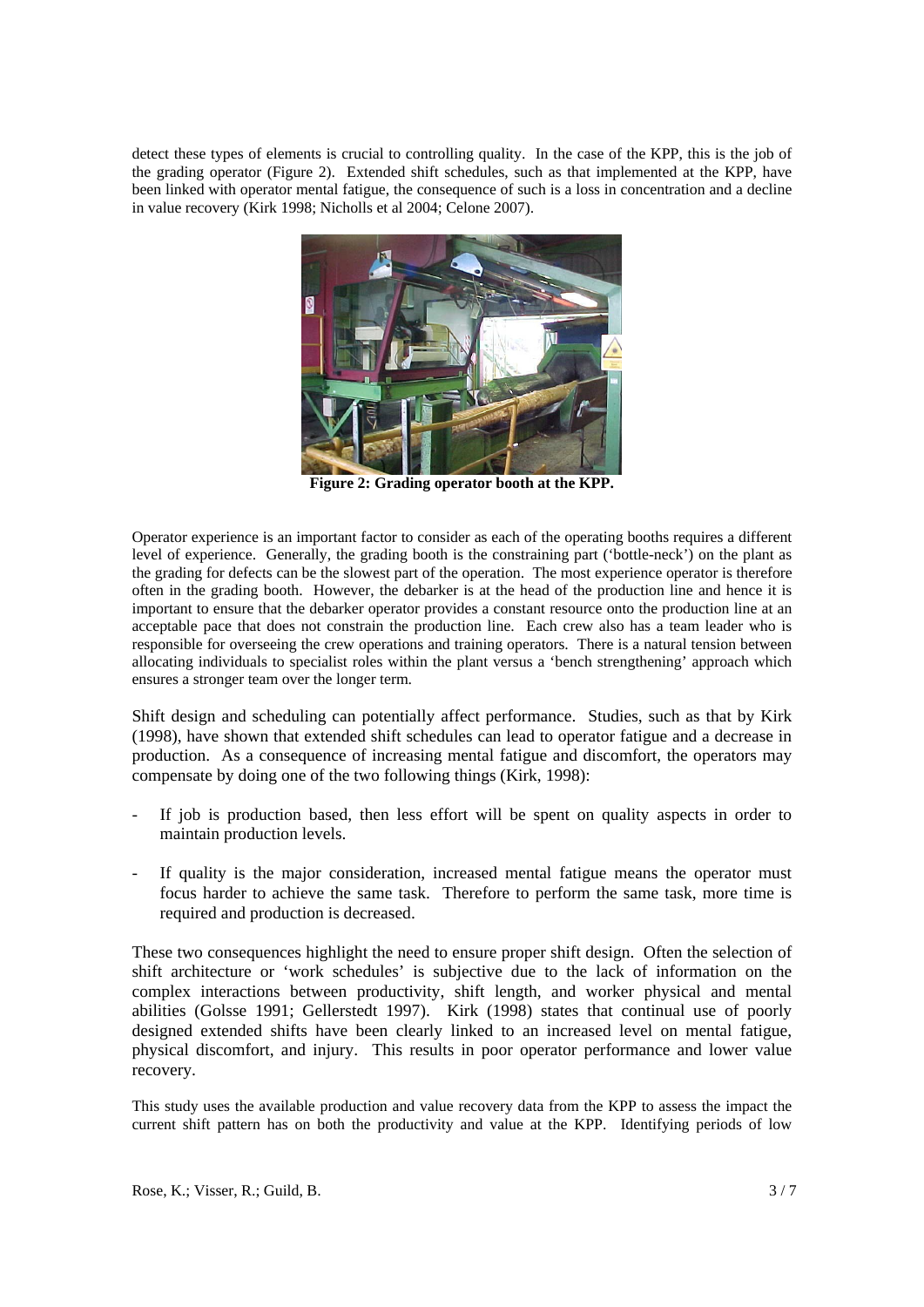productivity and or low or varying levels of value recovery can help redesign shift work architecture and improve the overall operation of the plant.

## **3. Objective**

The goal of the study is to determine if the shift work impacts operations. Specifically we are looking for possible changes in either productivity or value recovery within shift, between shifts as well as for consecutive days.

#### **4. Methodology**

At the KPP, each stem that passes through has a stem detailed file associated with it, including a time stamp. Software captures every decision made by each operator about each log cut from each stem. This data, coupled with the data from the operator booths can be assessed to look at trends in quality and production at both a crew, and individual operator level.

This analysis used data from a six-month period  $(10<sup>th</sup>$  Jan to  $30<sup>th</sup>$  Jun, 2006) of time, a total of 171 days. This time-frame was chosen because it was free from major alterations to the plant operation and free of any major changes in harvesting strategy. It is felt that using this period would allow for the greatest visibility of the effect of shift pattern on value and productivity.

Using the time stamp, the data was dumped into 30 minute segments to allow for analysis (24 half hour data points per 12 hour shift, including smoko). Over the full period, there are approximately 5250 half an hour segments for analysis, which equates to 55 4-day shifts, and 218 individual 12-hour shifts.

Averages for the following parameters were calculated for each half hourly segment

- Average Piece Size (m3)
- Productivity (m3/hr)
- % Pruned (as a % of total recovered value)

Using these parameters, the impact of shift pattern can be assessed by looking for trends in the following

- Between days in shift
- Day Vs. Night Shift
- Time into shift

The parameters were also assessed for bias with other variables such as piece size to determine whether there are any underlying variables confounding the results. The software package used for the analyses was Jump  $(SAS<sup>1</sup>)$ , and all results reported are significant at the  $p<0.05$  level unless otherwise stated.

1

 $1 \odot 2007$  SAS Institute, Cary, NC, USA.  $(\underline{www.imp.com})$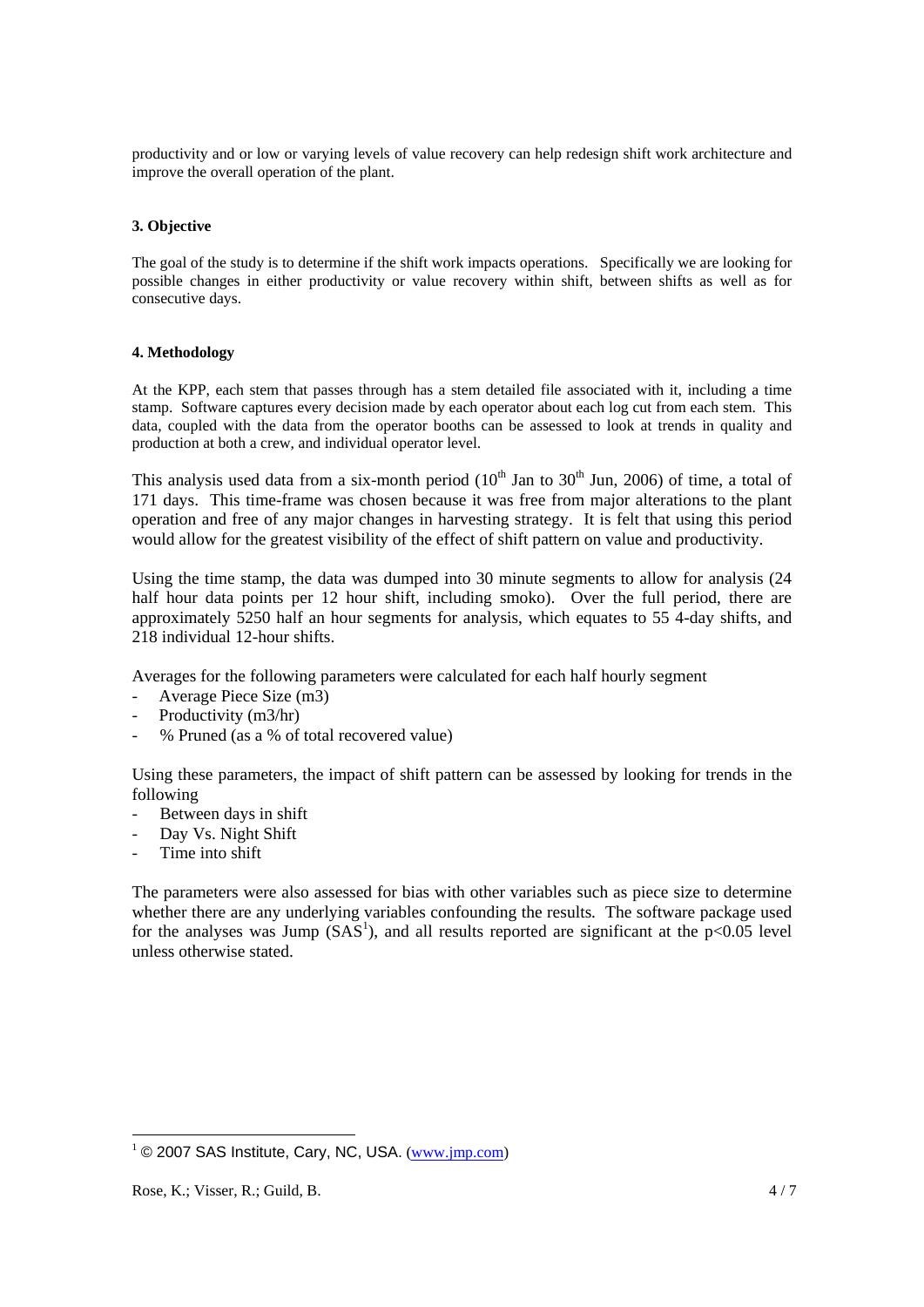## **5. Results and Discussion**

*Note: For commercial sensitivity actual value recovery and %Pruned cannot be reported. For %Pruned we use 100 as being the average and just report the statistical relationship.* 

#### *General breakdown of data*

There were 5253 half hour data sets. Of these, 271 periods (5.2% of the total), characterized by low or no productivity during rest-break ('smoko') time periods, were removed from the 'productive' data set (1082 stems and 2086 m3). Average productivity in this smoko time was 15 m3/hr, average piece size 1.98 m3. Although a large number of logs sorts are produced, they can be broadly categorized into three groups: High value pruned, (2) Sawlogs and (3) Industrial wood (OSB, pulp and paper).

The following analyses focuses on the remaining 4981 'productive' data points. On average 88.3 stems were processed per hour (471 logs created), with an average piece size of 1.99 m3 to yield a productivity of 175.4 m3/hr. Of the 436,800 m3 processed in this 171 day period. On average, the graders identified 13% more pruned wood than during the slower smoko periods.

For this 171 day period, there was a slow creep in Productivity over time.

Prod(m3/hr) =  $172.2 + 0.037$  x #Day

Also, a slow creep in %Pruned recovered was found.

#### %Pruned =  $83.5 + 0.129$  x #Day

(*Note: Being a linear trend, we are reporting a 15% below average recovery of pruned initially, with a 15% above average recovery at the end of the 6 month study period*).

However, most of this can be explained by the increase in Average Piece Size coming through the KPP over time:

AvePieceSize(m3) =  $1.97 + 0.000304$  x #Day

And as expected, as the average stem size increases, we get a clear increase in %Pruned recovered.

%Pruned = 
$$
0.77 + 49.71
$$
 x AvePieceSize(m3) (r2 = 0.23)

(*Note: once again, the average %Pruned is a nominal value = 100*)

As productivity went up, so did the % Pruned recovered.

%Pruned = 
$$
55.57 + 0.253 \times \text{Prod}(m3/hr)
$$

However this relationship may be casual and not causal, as we can expect both an increase in productivity as well as % Pruned with increasing piece size.

The larger the stem, there is a clear increase in #Logs per Stem.

Logs/Stem =  $3.55 + 0.90$  AvePieceSize(m3) (r2 = 0.35)

#### *Day Trends*

Average productivity was higher on Mondays (177.4 m3/hr), and Friday whereas Saturday was lower (173.0 and 172.8 m3/hr respectively). Productivity on Sunday was second only to Monday (but not significantly), however there were far fewer data points on Sunday, and shifts were on average shorter. Most of this can be explained by decreasing average piece size as the week progresses. Monday average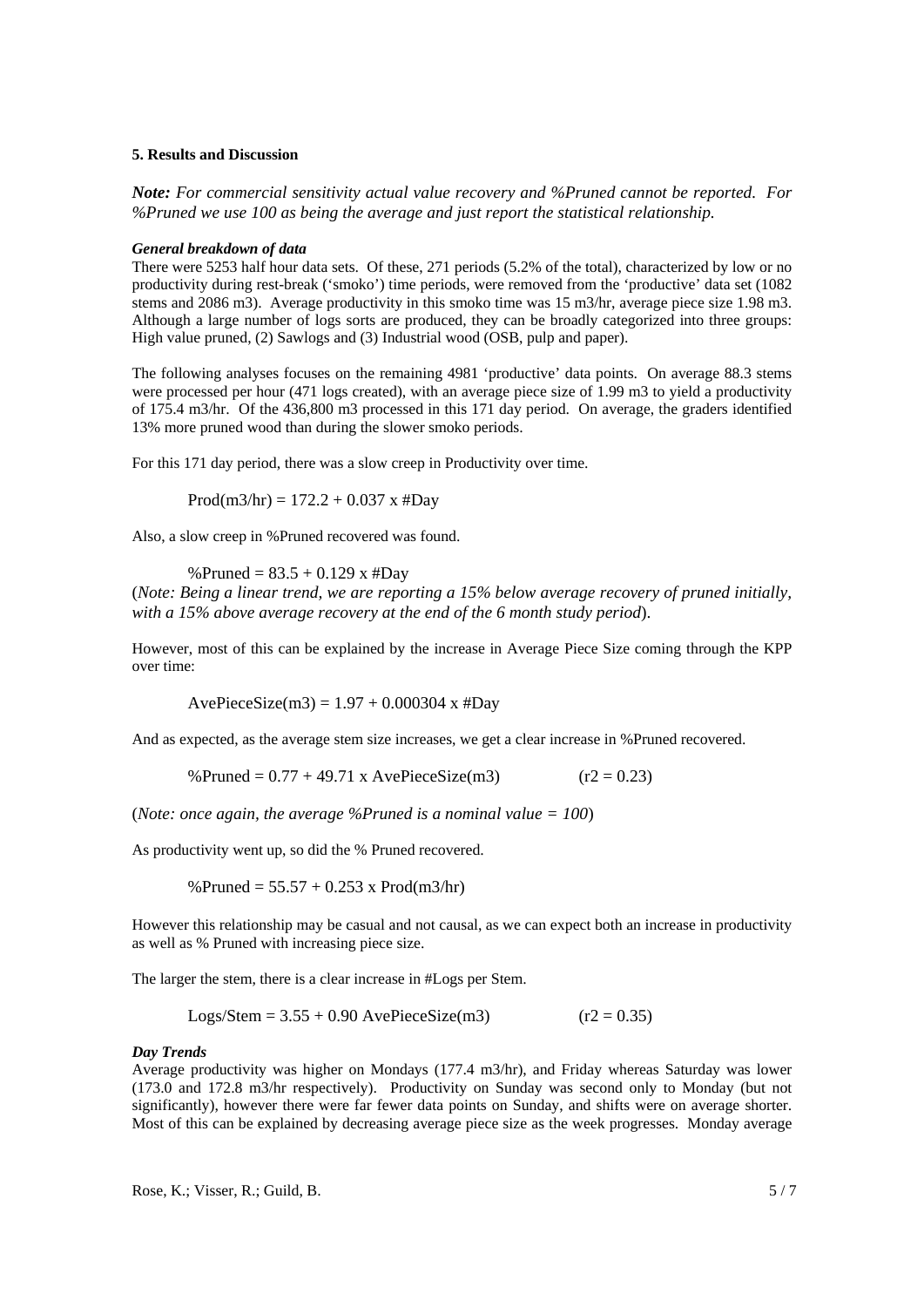piece size was 2.03 m3, while Friday and Saturday were 1.95 and 1.93 m3 respectively. This indicates some level of clean-up occurs towards the end of the week.

#### *Day / Night*

On average, Nighttime was more productive than Daytime (177.7 versus 173.6 m3/hr). There was no difference in % Pruned recovery between Night and Day, and no difference in average piece size to explain this.

### *Time into shift*

A slight productivity increase was identified for time into shift ( $TIS = 0$  to 12 hours)

 $Prod(m3/hr) = 173.8 + 0.276$  x TIS(hrs)

However (!), we did find a decrease in %Pruned recovered into shift, but no decrease in average piece size to explain this.

% Pruned =  $102.4 - 0.286$  x TIS(hrs)

This does indicate that there is an effect of fatigue that impacts value recovery.

#### **6. Conclusions**

A large data set containing productivity, quality and shift level was analyzed for the Kaingaroa Processing Plant, near Rotorua, New Zealand. Although interesting trends were established, most were confounded by varying average piece size. Average piece size directly affects productivity and % value recovery. However a few interesting facts did emerge. The nighttime shift is more productive than the daytime, and there was a small but significant decrease in % value recovery with time into shift.

### **References**

- Berglund, H. and J. Sondell. 1985. Computerised bucking one way to increase value of the wood in mechanised logging systems. Skogsarbeten Report NR6 1985. 51pp.
- Celone, P. 2007. Double shifting in the Southeast: trials and tribulations of implementation  $-2$ years later. Southern Region Council on Forest Engineering Meeting, Hot Spring, Arkansas. April 2007.
- Conradie I.P; W.D Greene; G.E. Murphy. 2004 Value recovery with harvesters in southeastern U.S. pine stands . Forest Products Journal. 54 (12):80-85
- Gellerstedt, 1997. Job-rotation rosters for mechanised operations. Logging Institute Research Organisation. Vol 22 (10).
- Geerts, J.M P. and A.A. Twaddle. 1984. A method to assess log value loss caused by crosscutting practices on the skidsite. New Zealand Journal of Forestry 29(2): 173-184.
- Golsee, J.M. 1991. Effects of shift length on hourly productivity: A preliminary review. Canadian Forest Industries.
- Haynes, H.J.G. and R.J.M. Visser. 2004. An applied Hardwood Value Recovery Study in the Appalachian Harwood Region of Virginia and West Virginia. Int.J.For.Eng. 14(1):25-31
- Kirk, P. 1998, The Impact of Shift Length on Processor Operator Fatigue, Rotorua, N.Z. : Liro Forestry Solutions Report 23(18).
- Murphy, G.E. 2002. Worldwide experiences with mechanization and value recovery. pp: 23-32. In: Proceedings of the Woodfor Africa 2002 Conference, held 2-3 July, 2002, Pietermaritzburg, South Africa. Kellogg, L., B. Spong, and P. Licht, (eds) Oregon State University, Corvallis, Oregon.